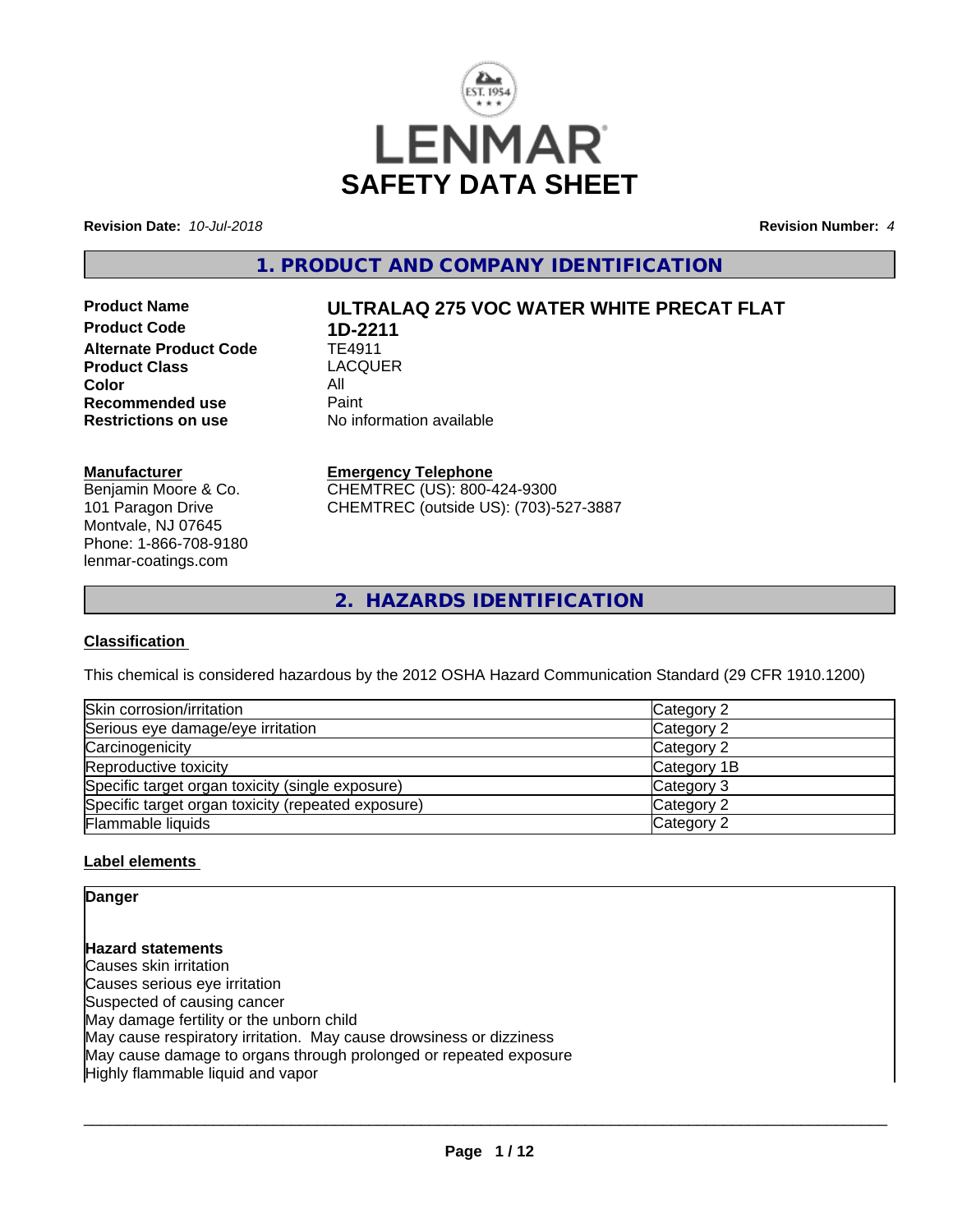#### 1D-2211 - **ULTRALAQ 275 VOC WATER WHITE PRECAT FLAT**



**Appearance** liquid **Contract Contract Contract Contract Contract Contract Contract Contract Contract Contract Contract Contract Contract Contract Contract Contract Contract Contract Contract Contract Contract Contract Con** 

#### **Precautionary Statements - Prevention**

Obtain special instructions before use Do not handle until all safety precautions have been read and understood Use personal protective equipment as required Wash face, hands and any exposed skin thoroughly after handling Wear eye/face protection Do not breathe dust/fume/gas/mist/vapors/spray Use only outdoors or in a well-ventilated area Keep away from heat, hot surfaces, sparks, open flames and other ignition sources. No smoking Keep container tightly closed Ground/bond container and receiving equipment Use explosion-proof electrical/ventilating/lighting/equipment Use only non-sparking tools Take precautionary measures against static discharge Keep cool

#### **Precautionary Statements - Response**

IF exposed or concerned: Get medical advice/attention

**Eyes**

IF IN EYES: Rinse cautiously with water forseveral minutes. Remove contact lenses, if present and easy to do. Continue rinsing

\_\_\_\_\_\_\_\_\_\_\_\_\_\_\_\_\_\_\_\_\_\_\_\_\_\_\_\_\_\_\_\_\_\_\_\_\_\_\_\_\_\_\_\_\_\_\_\_\_\_\_\_\_\_\_\_\_\_\_\_\_\_\_\_\_\_\_\_\_\_\_\_\_\_\_\_\_\_\_\_\_\_\_\_\_\_\_\_\_\_\_\_\_

If eye irritation persists: Get medical advice/attention

#### **Skin**

If skin irritation occurs: Get medical advice/attention

IF ON SKIN (or hair): Remove/Take off immediately all contaminated clothing. Rinse skin with water/shower Wash contaminated clothing before reuse

#### **Inhalation**

IF INHALED: Remove victim to fresh air and keep at rest in a position comfortable for breathing

#### **Fire**

In case of fire: Use CO2, dry chemical, or foam for extinction

#### **Precautionary Statements - Storage**

Store locked up

Store in a well-ventilated place. Keep container tightly closed

#### **Precautionary Statements - Disposal**

Dispose of contents/container to an approved waste disposal plant

#### **Hazards not otherwise classified (HNOC)**

Rags, steel wool or waste soaked with this product may spontaneously catch fire if improperly discarded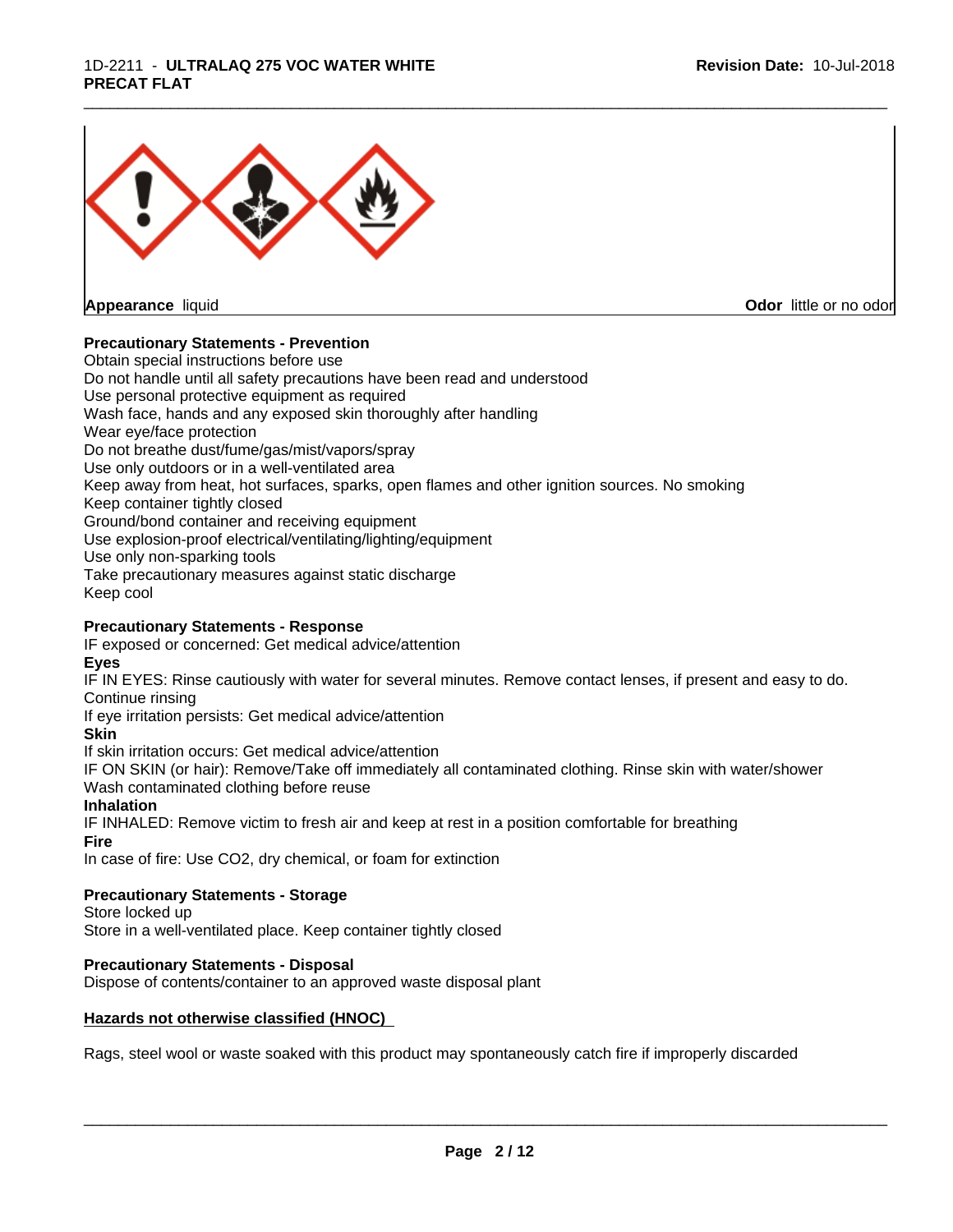### **Other information**

No information available

# **3. COMPOSITION INFORMATION ON COMPONENTS**

\_\_\_\_\_\_\_\_\_\_\_\_\_\_\_\_\_\_\_\_\_\_\_\_\_\_\_\_\_\_\_\_\_\_\_\_\_\_\_\_\_\_\_\_\_\_\_\_\_\_\_\_\_\_\_\_\_\_\_\_\_\_\_\_\_\_\_\_\_\_\_\_\_\_\_\_\_\_\_\_\_\_\_\_\_\_\_\_\_\_\_\_\_

| <b>Chemical name</b>        | CAS No.        | Weight-% |
|-----------------------------|----------------|----------|
| Acetone                     | 67-64-1        | 50       |
| 4-Chlorobenzotrifluoride    | 98-56-6        | 20       |
| cellulose, nitrate          | 9004-70-0      | 10       |
| Silicon dioxide, wax coated | 112926-00-8    |          |
| Isobutyl alcohol            | 78-83-1        |          |
| 2,6-Dimethyl-4-Heptanone    | 108-83-8       |          |
| Soybean oil, epoxidized     | 8013-07-8      |          |
| Xylene                      | 1330-20-7      |          |
| Butyl benzyl phthalate      | 85-68-7        |          |
| Ethyl benzene               | $100 - 41 - 4$ | 0.5      |

# **4. FIRST AID MEASURES**

#### **Description of first aid measures**

| <b>General Advice</b>                            | If symptoms persist, call a physician. Show this safety data sheet to the doctor in<br>attendance.                                                                                                                                        |
|--------------------------------------------------|-------------------------------------------------------------------------------------------------------------------------------------------------------------------------------------------------------------------------------------------|
| <b>Eye Contact</b>                               | Immediate medical attention is required. Immediately flush with plenty of water.<br>After initial flushing, remove any contact lenses and continue flushing for at least<br>15 minutes. If eye irritation persists, consult a specialist. |
| <b>Skin Contact</b>                              | Wash off immediately with soap and plenty of water removing all contaminated<br>clothes and shoes. If skin irritation persists, call a physician.                                                                                         |
| Inhalation                                       | Move to fresh air. If symptoms persist, call a physician.<br>If not breathing, give artificial respiration. Call a physician immediately.                                                                                                 |
| Ingestion                                        | Clean mouth with water and afterwards drink plenty of water. Do not induce<br>vomiting without medical advice. Never give anything by mouth to an unconscious<br>person. Consult a physician.                                             |
| <b>Protection Of First-Aiders</b>                | Use personal protective equipment.                                                                                                                                                                                                        |
| <b>Most Important</b><br><b>Symptoms/Effects</b> | No information available.                                                                                                                                                                                                                 |
| <b>Notes To Physician</b>                        | Treat symptomatically.                                                                                                                                                                                                                    |
|                                                  |                                                                                                                                                                                                                                           |

# **5. FIRE-FIGHTING MEASURES**

| <b>Flammable Properties</b>         | Vapors may travel considerable distance to a source of<br>ignition and flash back. Vapors may cause flash fire. |
|-------------------------------------|-----------------------------------------------------------------------------------------------------------------|
| <b>Suitable Extinguishing Media</b> | Foam, dry powder or water. Use extinguishing measures                                                           |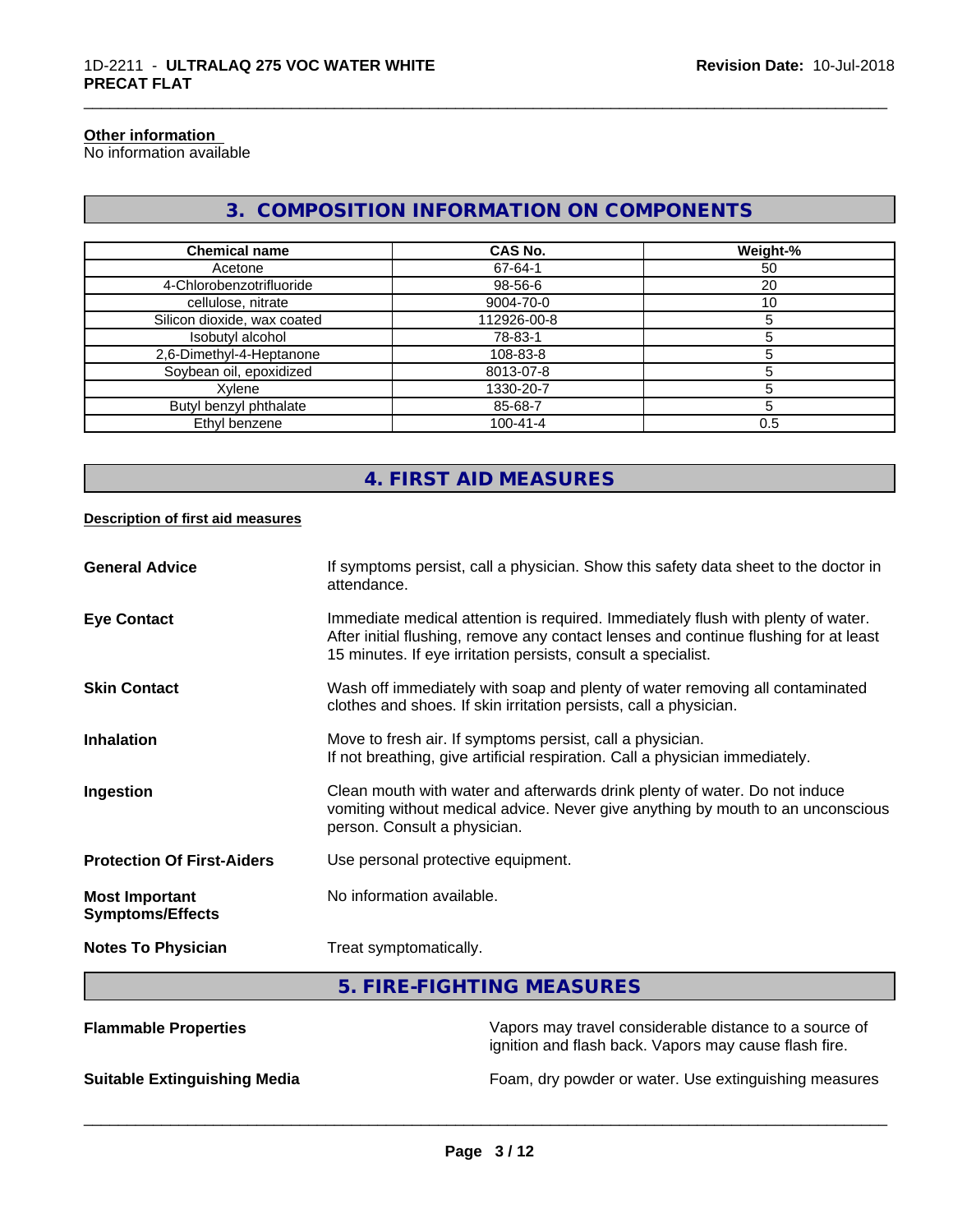|                                                                                     | that are appropriate to local circumstances and the<br>surrounding environment.                                                                                                                                                                                                                |  |  |
|-------------------------------------------------------------------------------------|------------------------------------------------------------------------------------------------------------------------------------------------------------------------------------------------------------------------------------------------------------------------------------------------|--|--|
| <b>Protective Equipment And Precautions For</b><br><b>Firefighters</b>              | As in any fire, wear self-contained breathing apparatus<br>pressure-demand, MSHA/NIOSH (approved or equivalent)<br>and full protective gear.                                                                                                                                                   |  |  |
| <b>Hazardous combustion products</b>                                                | Burning may result in carbon dioxide, carbon monoxide<br>and other combustion products of varying composition<br>which may be toxic and/or irritating.                                                                                                                                         |  |  |
| <b>Specific Hazards Arising From The Chemical</b>                                   | Flammable. Flash back possible over considerable<br>distance. Keep product and empty container away from<br>heat and sources of ignition. Closed containers may<br>rupture if exposed to fire or extreme heat. Thermal<br>decomposition can lead to release of irritating gases and<br>vapors. |  |  |
| <b>Sensitivity To Mechanical Impact</b>                                             | No                                                                                                                                                                                                                                                                                             |  |  |
| <b>Sensitivity To Static Discharge</b>                                              | Yes                                                                                                                                                                                                                                                                                            |  |  |
| <b>Flash Point Data</b><br>Flash Point (°F)<br>Flash Point (°C)<br><b>Method</b>    | 0<br>$-18$<br><b>PMCC</b>                                                                                                                                                                                                                                                                      |  |  |
| <b>Flammability Limits In Air</b>                                                   |                                                                                                                                                                                                                                                                                                |  |  |
| Lower flammability limit:<br><b>Upper flammability limit:</b>                       | Not available<br>Not available                                                                                                                                                                                                                                                                 |  |  |
| Health: 2<br>Flammability: 3<br><b>NFPA</b>                                         | Instability: 1<br><b>Special: Not Applicable</b>                                                                                                                                                                                                                                               |  |  |
| <b>NFPA Legend</b><br>0 - Not Hazardous<br>1 - Slightly<br>2 - Moderate<br>3 - High |                                                                                                                                                                                                                                                                                                |  |  |

\_\_\_\_\_\_\_\_\_\_\_\_\_\_\_\_\_\_\_\_\_\_\_\_\_\_\_\_\_\_\_\_\_\_\_\_\_\_\_\_\_\_\_\_\_\_\_\_\_\_\_\_\_\_\_\_\_\_\_\_\_\_\_\_\_\_\_\_\_\_\_\_\_\_\_\_\_\_\_\_\_\_\_\_\_\_\_\_\_\_\_\_\_

4 - Severe

*The ratings assigned are only suggested ratings, the contractor/employer has ultimate responsibilities for NFPA ratings where this system is used.*

*Additional information regarding the NFPA rating system is available from the National Fire Protection Agency (NFPA) at www.nfpa.org.*

## **6. ACCIDENTAL RELEASE MEASURES**

| <b>Personal Precautions</b> | Remove all sources of ignition. Take precautions to prevent flashback. Ground<br>and bond all containers and handling equipment. Take precautionary measures<br>against static discharges. Ensure adequate ventilation. Avoid contact with skin,<br>eyes and clothing. Use personal protective equipment. |
|-----------------------------|-----------------------------------------------------------------------------------------------------------------------------------------------------------------------------------------------------------------------------------------------------------------------------------------------------------|
| <b>Other Information</b>    | Prevent further leakage or spillage if safe to do so. Do not allow material to<br>contaminate ground water system. Prevent product from entering drains. Do not                                                                                                                                           |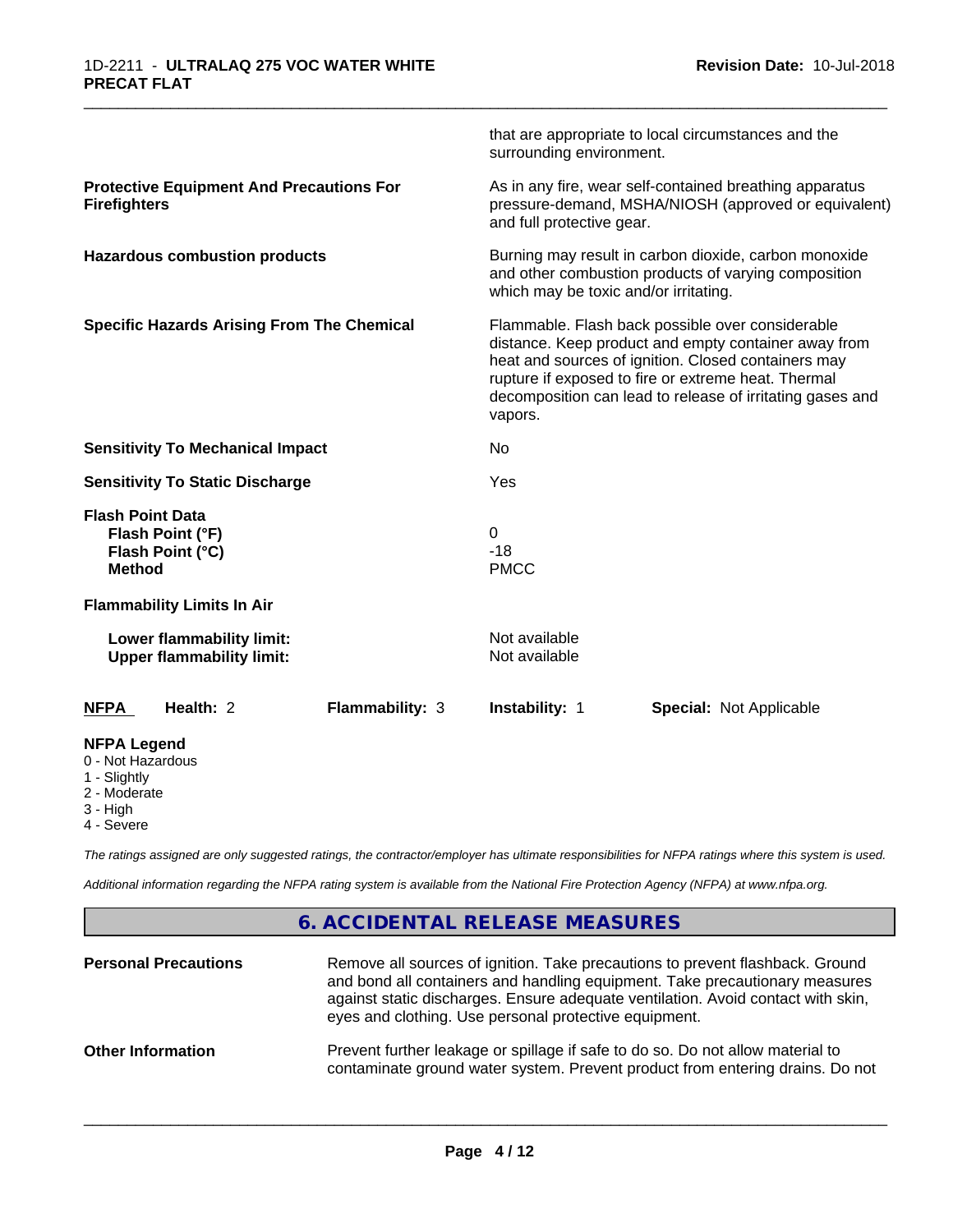|                                                                                                                                                                                                                                                 | flush into surface water or sanitary sewer system. Local authorities should be<br>advised if significant spillages cannot be contained.                                                                                                                                                                                                                                                                                                        |
|-------------------------------------------------------------------------------------------------------------------------------------------------------------------------------------------------------------------------------------------------|------------------------------------------------------------------------------------------------------------------------------------------------------------------------------------------------------------------------------------------------------------------------------------------------------------------------------------------------------------------------------------------------------------------------------------------------|
| <b>Environmental precautions</b>                                                                                                                                                                                                                | See Section 12 for additional Ecological Information.                                                                                                                                                                                                                                                                                                                                                                                          |
| <b>Methods for Cleaning Up</b><br>Dam up. Soak up with inert absorbent material. Use a non-sparking or explosion<br>proof means to transfer material to a sealed, appropriate container for disposal.<br>Clean contaminated surface thoroughly. |                                                                                                                                                                                                                                                                                                                                                                                                                                                |
|                                                                                                                                                                                                                                                 | 7. HANDLING AND STORAGE                                                                                                                                                                                                                                                                                                                                                                                                                        |
| <b>Handling</b>                                                                                                                                                                                                                                 | Avoid contact with skin, eyes and clothing. Wear personal protective equipment.<br>Do not breathe vapors or spray mist. Use only in ventilated areas. Prevent vapor<br>build-up by providing adequate ventilation during and after use.                                                                                                                                                                                                        |
|                                                                                                                                                                                                                                                 | Take precautionary measures against static discharges. To avoid ignition of<br>vapors by static electricity discharge, all metal parts of the equipment must be<br>grounded. Keep away from heat, sparks and flame. Do not smoke. Extinguish all<br>flames and pilot lights, and turn off stoves, heaters, electric motors and other<br>sources of ignition during use and until all vapors are gone. Ignition and/or flash<br>back may occur. |
| <b>Storage</b>                                                                                                                                                                                                                                  | Keep containers tightly closed in a dry, cool and well-ventilated place. Keep away<br>from heat. Keep away from open flames, hot surfaces and sources of ignition.<br>Keep in properly labeled containers. Keep out of the reach of children.                                                                                                                                                                                                  |
|                                                                                                                                                                                                                                                 | <b>DANGER</b> - Rags, steel wool or waste soaked with this product may<br>spontaneously catch fire if improperly discarded. Immediately after use, place<br>rags, steel wool or waste in a sealed water-filled metal container.                                                                                                                                                                                                                |
| <b>Incompatible Materials</b>                                                                                                                                                                                                                   | Incompatible with strong acids and bases and strong oxidizing agents.                                                                                                                                                                                                                                                                                                                                                                          |
|                                                                                                                                                                                                                                                 | Technical measures/Precautions Ensure adequate ventilation. Use only where airflow will keep vapors from building<br>up in or near the work area in adjoining rooms. Comply with all national, state, and<br>local codes pertaining to the storage, handling, dispensing and disposal of<br>flammable liquids.                                                                                                                                 |
|                                                                                                                                                                                                                                                 | Dissipate static electricity during transfer by grounding and bonding containers<br>and equipment before transferring material. All equipment should be non-sparking<br>and explosion proof. Use explosion proof electrical equipment for ventilation,<br>lighting and material handling.                                                                                                                                                      |

# **8. EXPOSURE CONTROLS/PERSONAL PROTECTION**

## **Exposure Limits**

| <b>Chemical name</b>        | <b>ACGIH TLV</b>           | <b>OSHA PEL</b>              |
|-----------------------------|----------------------------|------------------------------|
| Acetone                     | 250 ppm - TWA              | 1000 ppm - TWA               |
|                             | 500 ppm - STEL             | 2400 mg/m <sup>3</sup> - TWA |
| 4-Chlorobenzotrifluoride    | $2.5 \text{ mg/m}^3$ - TWA | $2.5 \text{ mg/m}^3$ - TWA   |
| Silicon dioxide, wax coated | N/E                        | 20 mppcf - TWA               |
|                             |                            |                              |
| Isobutyl alcohol            | 50 ppm - TWA               | 100 ppm $-$ TWA              |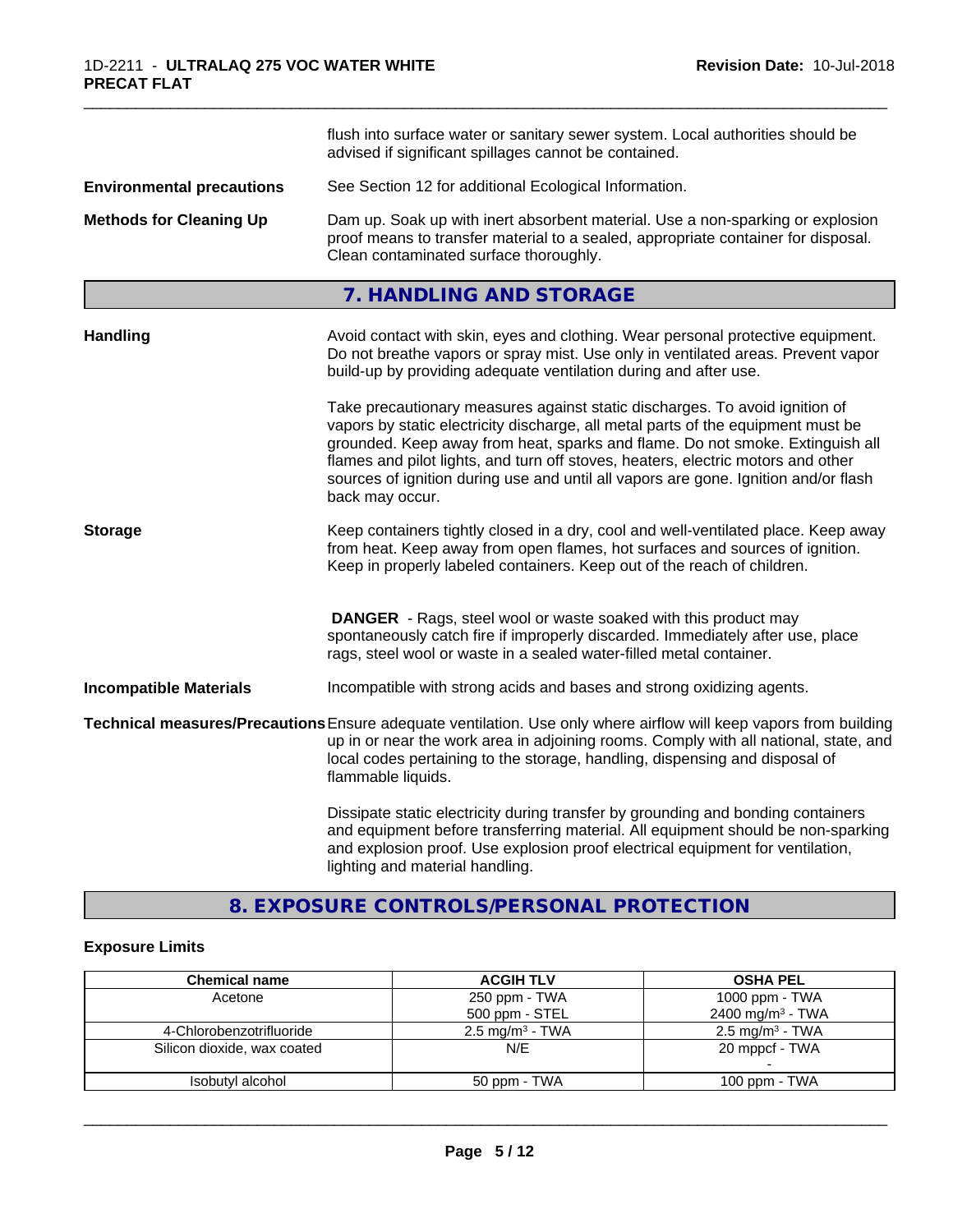|                          |                                 | $300 \text{ mg/m}^3$ - TWA                   |
|--------------------------|---------------------------------|----------------------------------------------|
| 2,6-Dimethyl-4-Heptanone | 25 ppm - TWA                    | 50 ppm - TWA<br>290 mg/m <sup>3</sup> - TWA  |
|                          |                                 |                                              |
| Xylene                   | 100 ppm - TWA<br>150 ppm - STEL | 100 ppm - TWA<br>435 mg/m <sup>3</sup> - TWA |
| Ethyl benzene            | 20 ppm - TWA                    | 100 ppm - TWA                                |
|                          |                                 | 435 mg/m <sup>3</sup> - TWA                  |

\_\_\_\_\_\_\_\_\_\_\_\_\_\_\_\_\_\_\_\_\_\_\_\_\_\_\_\_\_\_\_\_\_\_\_\_\_\_\_\_\_\_\_\_\_\_\_\_\_\_\_\_\_\_\_\_\_\_\_\_\_\_\_\_\_\_\_\_\_\_\_\_\_\_\_\_\_\_\_\_\_\_\_\_\_\_\_\_\_\_\_\_\_

**Legend**

ACGIH - American Conference of Governmental Industrial Hygienists Exposure Limits OSHA - Occupational Safety & Health Administration Exposure Limits N/E - Not Established

| <b>Appropriate engineering</b><br>controls |                                                                                                                                                                                                                                                                                                                                                                     |
|--------------------------------------------|---------------------------------------------------------------------------------------------------------------------------------------------------------------------------------------------------------------------------------------------------------------------------------------------------------------------------------------------------------------------|
| <b>Engineering Measures</b>                | Ensure adequate ventilation, especially in confined areas.                                                                                                                                                                                                                                                                                                          |
| <b>Personal Protective Equipment</b>       |                                                                                                                                                                                                                                                                                                                                                                     |
| <b>Eye/Face Protection</b>                 | Safety glasses with side-shields. If splashes are likely to occur, wear Tightly<br>fitting safety goggles.                                                                                                                                                                                                                                                          |
| <b>Skin Protection</b>                     | Long sleeved clothing. Protective gloves.                                                                                                                                                                                                                                                                                                                           |
| <b>Respiratory Protection</b>              | Use only with adequate ventilation. In operations where exposure limits are<br>exceeded, use a NIOSH approved respirator that has been selected by a<br>technically qualified person for the specific work conditions. When spraying the<br>product or applying in confined areas, wear a NIOSH approved respirator<br>specified for paint spray or organic vapors. |
| <b>Hygiene Measures</b>                    | Avoid contact with skin, eyes and clothing. Remove and wash contaminated<br>clothing before re-use. Wash thoroughly after handling.                                                                                                                                                                                                                                 |

#### **9. PHYSICAL AND CHEMICAL PROPERTIES**

**Appearance** liquid **Odor** little or no odor **Odor Threshold** No information available **Density (lbs/gal)** 7.9 - 8.3 **Specific Gravity** 0.94 - 0.99 **pH** No information available **Viscosity (cps)** No information available **Solubility(ies)** No information available **Water solubility**<br> **Evaporation Rate**<br> **Evaporation Rate**<br> **Evaporation Rate Vapor pressure @20 °C (kPa)** No information available **Vapor density** No information available Wt. % Solids **Vol. % Solids** 15 - 25 **Wt. % Volatiles** 65 - 75 **Vol. % Volatiles** 75 - 85 **VOC Regulatory Limit (g/L)** < 275 **Boiling Point (°F)** 132 **Boiling Point (°C)** 56<br> **Freezing Point (°F)** No **Freezing Point (°C)** No information available

**No information available Freezing Point (°F)** No information available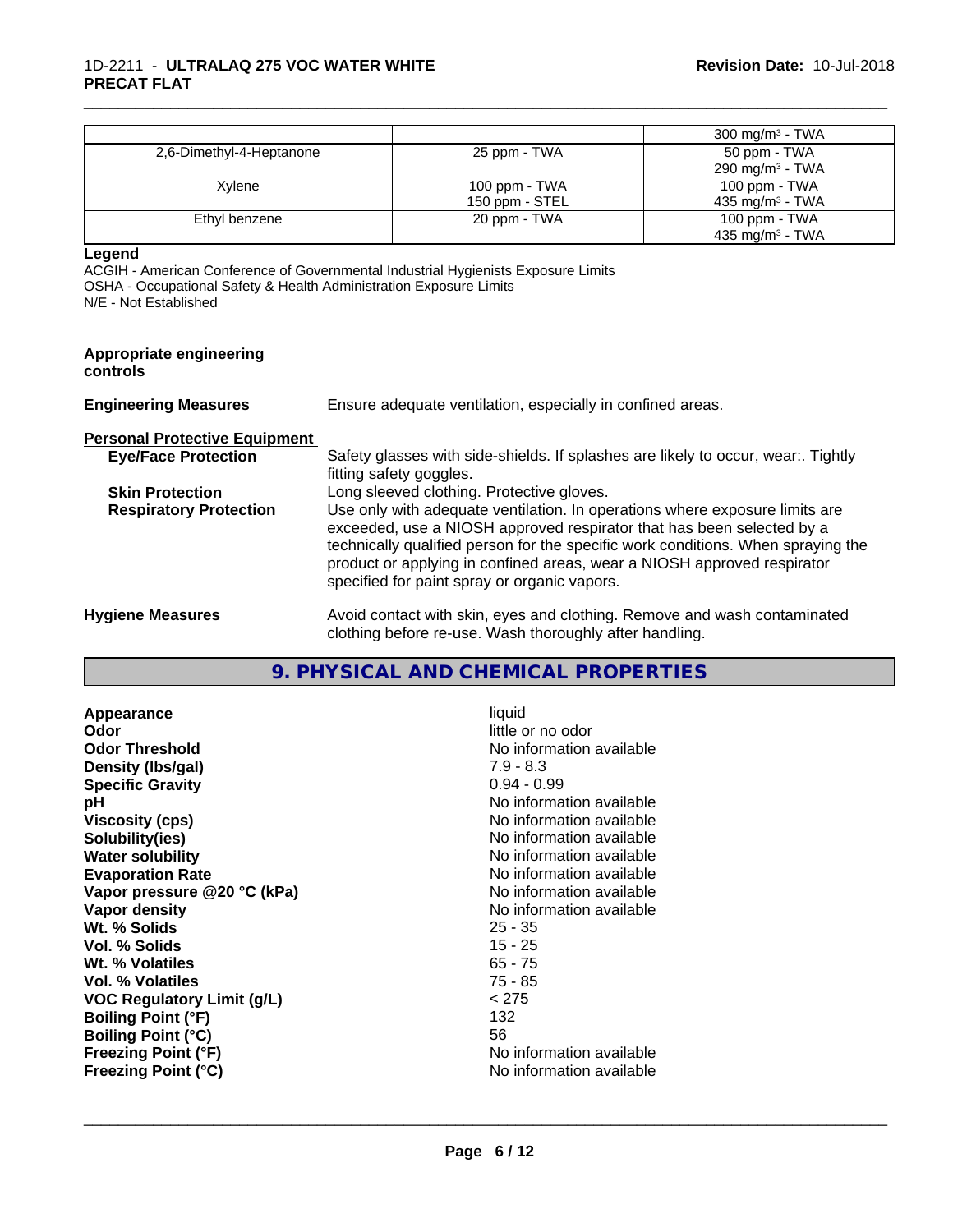#### 1D-2211 - **ULTRALAQ 275 VOC WATER WHITE PRECAT FLAT**

| 0                        |
|--------------------------|
| $-18$                    |
| <b>PMCC</b>              |
| Not applicable           |
| No information available |
| No information available |
| No information available |
| No information available |
| No information available |
| No information available |
| No information available |
|                          |

\_\_\_\_\_\_\_\_\_\_\_\_\_\_\_\_\_\_\_\_\_\_\_\_\_\_\_\_\_\_\_\_\_\_\_\_\_\_\_\_\_\_\_\_\_\_\_\_\_\_\_\_\_\_\_\_\_\_\_\_\_\_\_\_\_\_\_\_\_\_\_\_\_\_\_\_\_\_\_\_\_\_\_\_\_\_\_\_\_\_\_\_\_

# **10. STABILITY AND REACTIVITY**

| <b>Reactivity</b>                       | No data available                                                                                                         |
|-----------------------------------------|---------------------------------------------------------------------------------------------------------------------------|
| <b>Chemical Stability</b>               | Stable under normal conditions. Hazardous polymerisation<br>does not occur.                                               |
| <b>Conditions to avoid</b>              | Keep away from open flames, hot surfaces, static<br>electricity and sources of ignition. Sparks. Elevated<br>temperature. |
| <b>Incompatible Materials</b>           | Incompatible with strong acids and bases and strong<br>oxidizing agents.                                                  |
| <b>Hazardous Decomposition Products</b> | Thermal decomposition can lead to release of irritating<br>gases and vapors.                                              |
| Possibility of hazardous reactions      | None under normal conditions of use.                                                                                      |

# **11. TOXICOLOGICAL INFORMATION**

|                                          | TE TUATUULUUTUAL INI UNIIATTUN                                                                                                                                                                                |
|------------------------------------------|---------------------------------------------------------------------------------------------------------------------------------------------------------------------------------------------------------------|
| <b>Product Information</b>               |                                                                                                                                                                                                               |
| Information on likely routes of exposure |                                                                                                                                                                                                               |
| <b>Principal Routes of Exposure</b>      | Eye contact, skin contact and inhalation.                                                                                                                                                                     |
| <b>Acute Toxicity</b>                    |                                                                                                                                                                                                               |
| <b>Product Information</b>               | Repeated or prolonged exposure to organic solvents may lead to permanent brain<br>and nervous system damage. Intentional misuse by deliberately concentrating and<br>inhaling vapors may be harmful or fatal. |
|                                          | Symptoms related to the physical, chemical and toxicological characteristics                                                                                                                                  |
| <b>Symptoms</b>                          | No information available                                                                                                                                                                                      |
|                                          | Delayed and immediate effects as well as chronic effects from short and long-term exposure                                                                                                                    |
| Eye contact                              | Severely irritating to eyes. May cause burns. Risk of serious damage to eyes.<br>Causes serious eye irritation. May cause redness, itching, and pain.                                                         |
|                                          |                                                                                                                                                                                                               |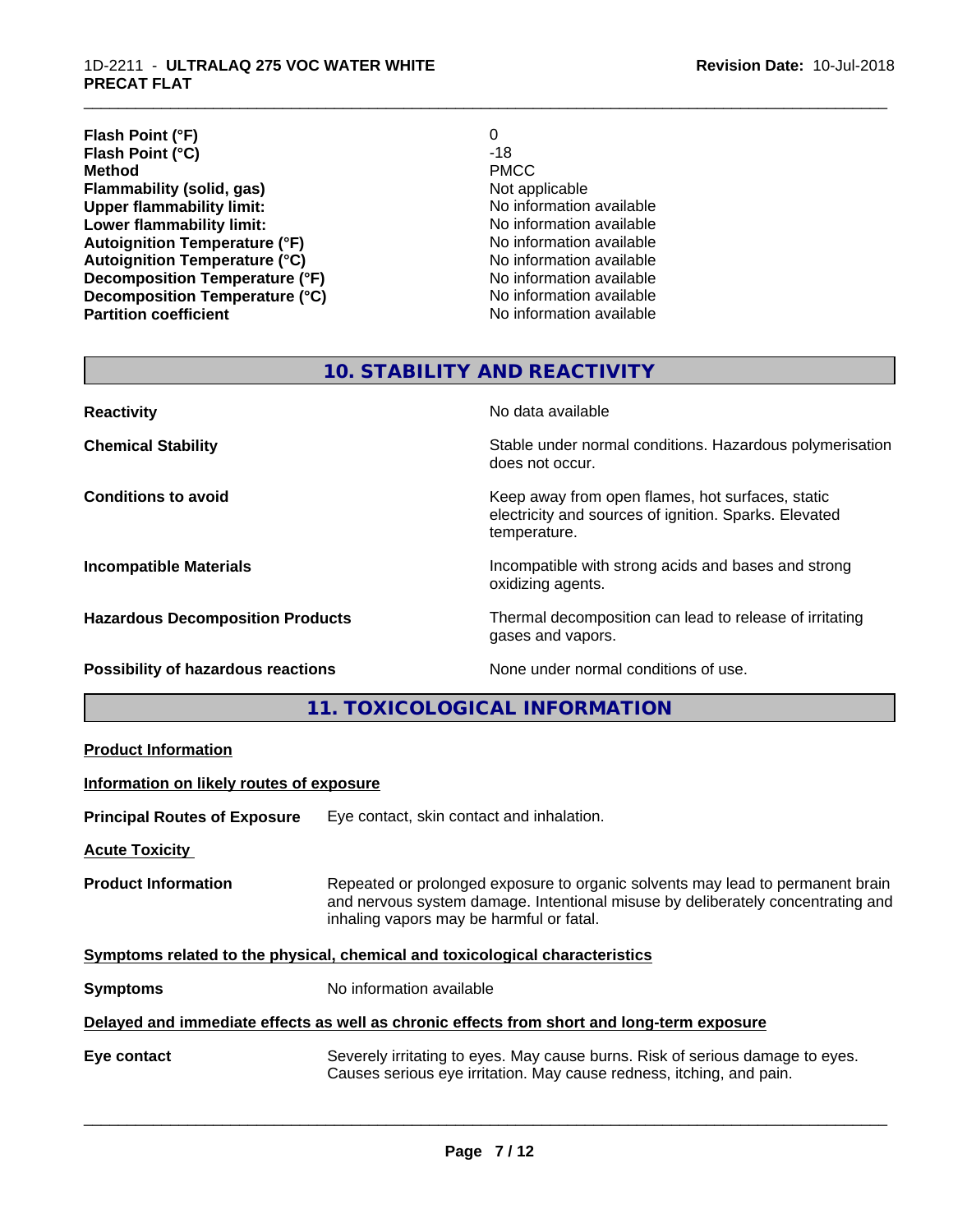| <b>Skin contact</b>             | May cause skin irritation and/or dermatitis. Prolonged skin contact may defat the<br>skin and produce dermatitis.                                                                                                                                             |
|---------------------------------|---------------------------------------------------------------------------------------------------------------------------------------------------------------------------------------------------------------------------------------------------------------|
| Ingestion                       | Harmful if swallowed. Ingestion may cause irritation to mucous membranes. Small<br>amounts of this product aspirated into the respiratory system during ingestion or<br>vomiting may cause mild to severe pulmonary injury, possibly progressing to<br>death. |
| <b>Inhalation</b>               | Harmful by inhalation. High vapor / aerosol concentrations are irritating to the<br>eyes, nose, throat and lungs and may cause headaches, dizziness, drowsiness,<br>unconsciousness, and other central nervous system effects.                                |
| <b>Sensitization</b>            | No information available                                                                                                                                                                                                                                      |
| <b>Neurological Effects</b>     | No information available.                                                                                                                                                                                                                                     |
| <b>Mutagenic Effects</b>        | No information available.                                                                                                                                                                                                                                     |
| <b>Reproductive Effects</b>     | May damage fertility or the unborn child.                                                                                                                                                                                                                     |
| <b>Developmental Effects</b>    | No information available.                                                                                                                                                                                                                                     |
| <b>Target organ effects</b>     | No information available.                                                                                                                                                                                                                                     |
| <b>STOT - repeated exposure</b> | Causes damage to organs through prolonged or repeated exposure if inhaled.<br>May cause disorder and damage to the. liver. kidney. spleen. blood. Causes<br>damage to organs through prolonged or repeated exposure.                                          |
| <b>STOT - single exposure</b>   | May cause disorder and damage to the. Respiratory system. Central nervous<br>system.                                                                                                                                                                          |
| Other adverse effects           | No information available.                                                                                                                                                                                                                                     |
| <b>Aspiration Hazard</b>        | May be harmful if swallowed and enters airways. Small amounts of this product<br>aspirated into the respiratory system during ingestion or vomiting may cause mild<br>to severe pulmonary injury, possibly progressing to death.                              |

#### **Numerical measures of toxicity**

**The following values are calculated based on chapter 3.1 of the GHS document**

| <b>ATEmix (oral)</b>                 | 7555 mg/ka |
|--------------------------------------|------------|
| ATEmix (dermal)                      | 3864 mg/kg |
| <b>ATEmix (inhalation-dust/mist)</b> | 50.6 mg/L  |
| <b>ATEmix (inhalation-vapor)</b>     | 782.6 mg/L |

#### **Acute Toxicity Component Information**

Acetone LD50 Oral: 5800 mg/kg (Rat) 4-Chlorobenzotrifluoride LD50 Oral: (Rat) mg/kg LD50 Dermal: mg/kg (Rabbit) LC50 Inhalation (Vapor): mg/L (Rat, 4 hr.) Silicon dioxide, wax coated LD50 Oral: > 3300 mg/kg (Rat) LD50 Dermal: > 5000 mg/kg (Rat) Isobutyl alcohol LD50 Oral: 2460 mg/kg (Rat) LD50 Dermal: 3400 mg/kg (Rabbit) LC50 Inhalation (Vapor): 19200 mg/m<sup>3</sup> (Rat, 4 hr.) 2,6-Dimethyl-4-Heptanone LD50 Oral: mg/kg (Rat) LD50 Dermal: mg/kg (Rabbit)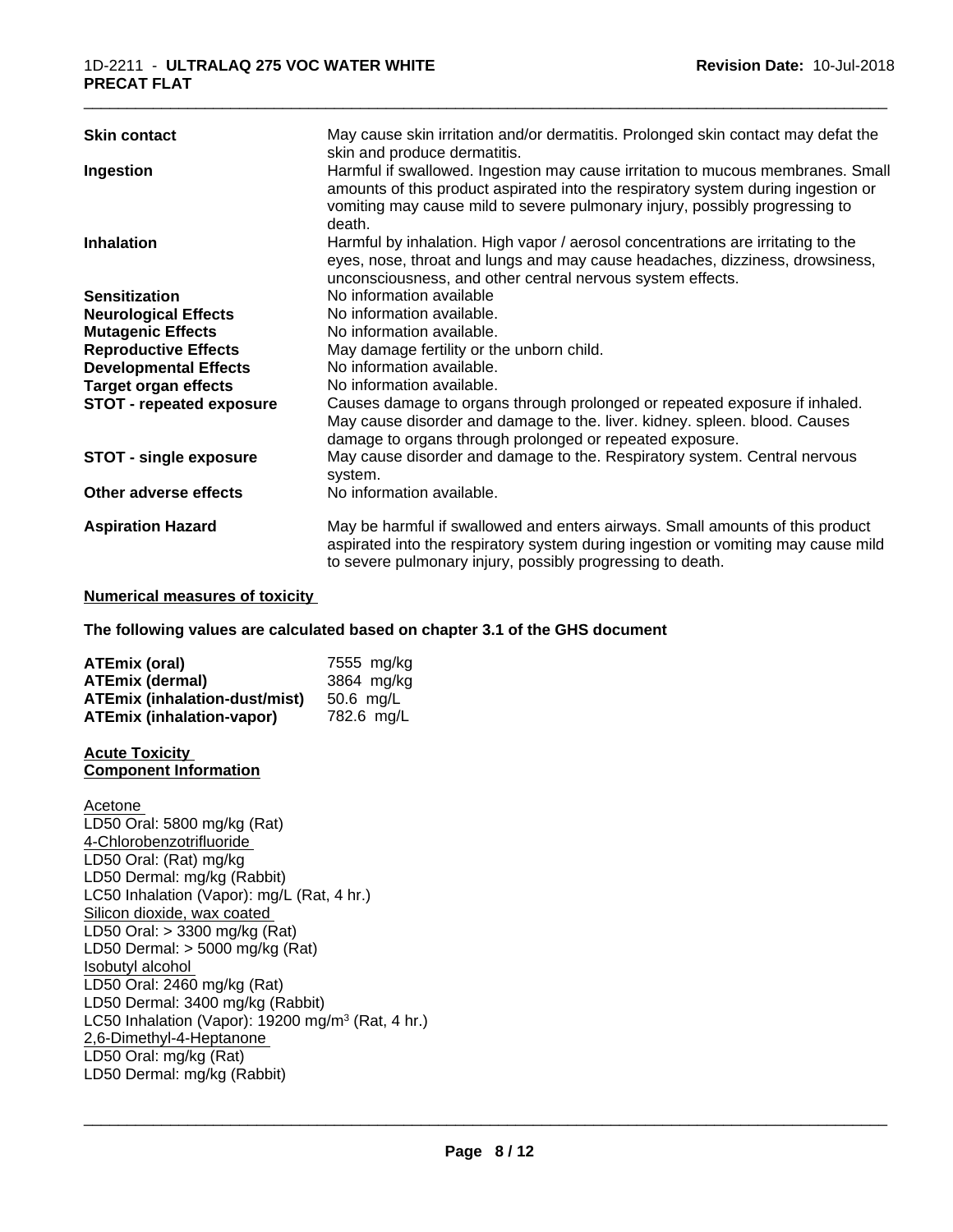Xylene

LD50 Oral: 4300 mg/kg (Rat) LD50 Dermal: > 1700 mg/kg (Rabbit) LC50 Inhalation (Vapor): 5000 ppm (Rat, 4 hr.) Ethyl benzene LD50 Oral: mg/kg (Rat) LD50 Dermal: > mg/kg (Rabbit) LC50 Inhalation (Vapor): mg/m<sup>3</sup> (Rat, 2 hr.)

#### **Carcinogenicity**

*The information below indicateswhether each agency has listed any ingredient as a carcinogen:.*

| Chemical<br>`name    | <b>IARC</b>                  | <b>NTP</b> | <b>OSHA</b> |
|----------------------|------------------------------|------------|-------------|
|                      | .<br>2B<br>Human<br>Possible |            | Listed      |
| <b>Ethyl benzene</b> | Carcinoɑen                   |            |             |

\_\_\_\_\_\_\_\_\_\_\_\_\_\_\_\_\_\_\_\_\_\_\_\_\_\_\_\_\_\_\_\_\_\_\_\_\_\_\_\_\_\_\_\_\_\_\_\_\_\_\_\_\_\_\_\_\_\_\_\_\_\_\_\_\_\_\_\_\_\_\_\_\_\_\_\_\_\_\_\_\_\_\_\_\_\_\_\_\_\_\_\_\_

#### **Legend**

IARC - International Agency for Research on Cancer NTP - National Toxicity Program OSHA - Occupational Safety & Health Administration

**12. ECOLOGICAL INFORMATION**

#### **Ecotoxicity Effects**

The environmental impact of this product has not been fully investigated.

#### **Product Information**

#### **Acute Toxicity to Fish**

No information available

#### **Acute Toxicity to Aquatic Invertebrates**

No information available

#### **Acute Toxicity to Aquatic Plants**

No information available

#### **Persistence / Degradability**

No information available.

#### **Bioaccumulation**

There is no data for this product.

#### **Mobility in Environmental Media**

No information available.

#### **Ozone**

Not applicable

#### **Component Information**

#### **Acute Toxicity to Fish**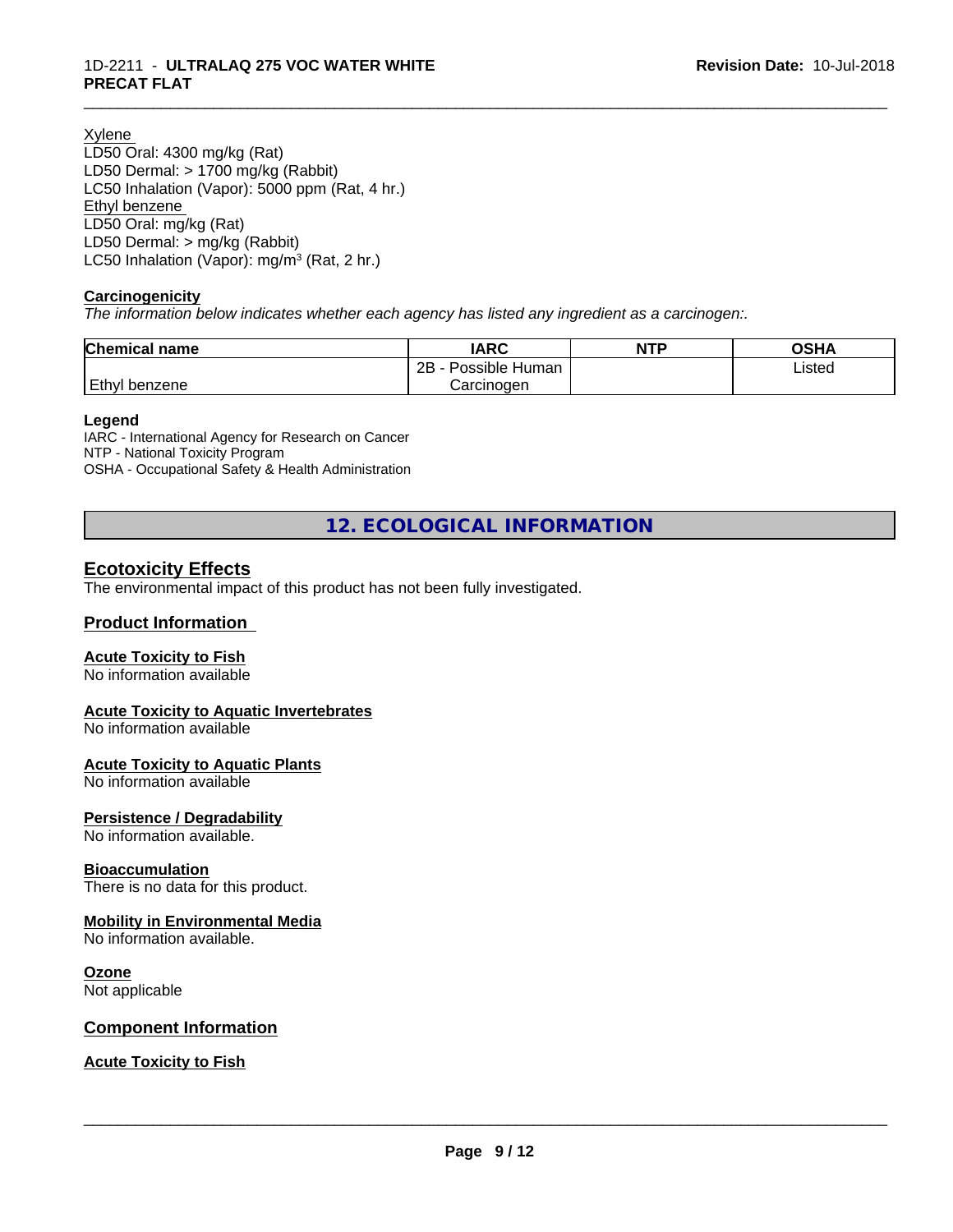Acetone LC50: 8300 (Bluegill - 96 hr.) mg/L Xylene LC50: 13.5 mg/L (Rainbow Trout - 96 hr.) Ethyl benzene LC50: 12.1 mg/L (Fathead Minnow - 96 hr.)

#### **Acute Toxicity to Aquatic Invertebrates**

Acetone EC50: 12600 mg/L (Daphnia magna - 48 hr.) Ethyl benzene EC50: 1.8 mg/L (Daphnia magna - 48 hr.)

#### **Acute Toxicity to Aquatic Plants**

Ethyl benzene EC50: 4.6 mg/L (Green algae (Scenedesmus subspicatus), 72 hrs.)

|                                                                                                                          | <b>13. DISPOSAL CONSIDERATIONS</b>                                                                                                                                                                                        |
|--------------------------------------------------------------------------------------------------------------------------|---------------------------------------------------------------------------------------------------------------------------------------------------------------------------------------------------------------------------|
| <b>Waste Disposal Method</b>                                                                                             | Dispose of in accordance with federal, state, and local regulations. Local<br>requirements may vary, consult your sanitation department or state-designated<br>environmental protection agency for more disposal options. |
| <b>Empty Container Warning</b>                                                                                           | Emptied containers may retain product residue. Follow label warnings even after<br>container is emptied. Residual vapors may explode on ignition.                                                                         |
|                                                                                                                          | 14. TRANSPORT INFORMATION                                                                                                                                                                                                 |
| <b>DOT</b><br><b>Proper Shipping Name</b><br><b>Hazard class</b><br>UN-No.<br><b>Packing Group</b><br><b>Description</b> | <b>PAINT</b><br>3<br><b>UN1263</b><br>UN1263, PAINT, 3, II                                                                                                                                                                |
| <b>ICAO / IATA</b>                                                                                                       | Contact the preparer for further information.                                                                                                                                                                             |
| <b>IMDG / IMO</b>                                                                                                        | Contact the preparer for further information.                                                                                                                                                                             |
|                                                                                                                          | <b>15. REGULATORY INFORMATION</b>                                                                                                                                                                                         |

\_\_\_\_\_\_\_\_\_\_\_\_\_\_\_\_\_\_\_\_\_\_\_\_\_\_\_\_\_\_\_\_\_\_\_\_\_\_\_\_\_\_\_\_\_\_\_\_\_\_\_\_\_\_\_\_\_\_\_\_\_\_\_\_\_\_\_\_\_\_\_\_\_\_\_\_\_\_\_\_\_\_\_\_\_\_\_\_\_\_\_\_\_

# **International Inventories**

| <b>TSCA: United States</b> | Yes - All components are listed or exempt. |
|----------------------------|--------------------------------------------|
| <b>DSL: Canada</b>         | Yes - All components are listed or exempt. |

# **Federal Regulations**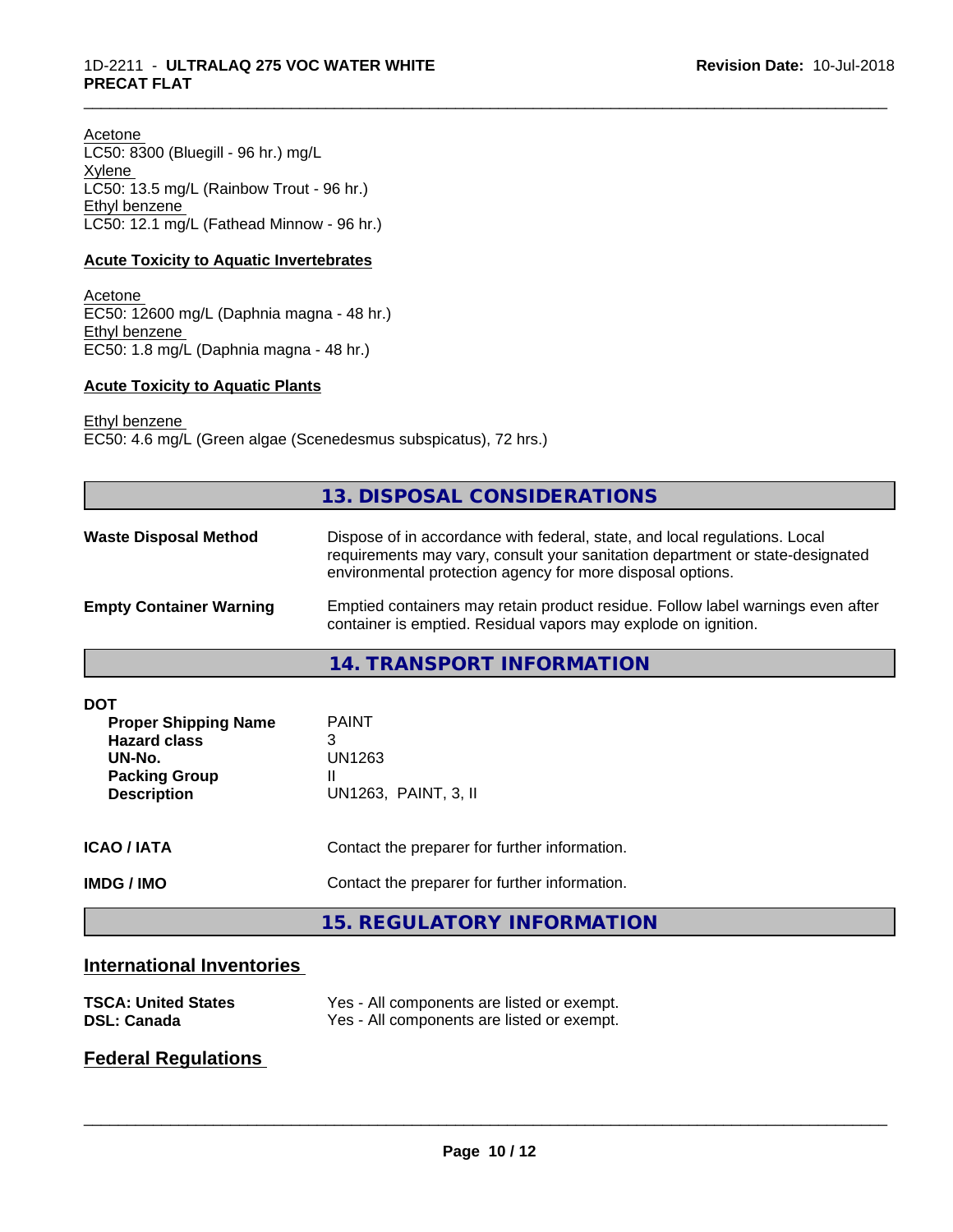#### 1D-2211 - **ULTRALAQ 275 VOC WATER WHITE PRECAT FLAT**

#### **SARA 311/312 hazardous categorization** Acute health hazard<br>Chronic Health Hazard Xes Chronic Health Hazard Fire hazard **Yes** Sudden release of pressure hazard No Reactive Hazard No

#### **SARA 313**

Section 313 of Title III of the Superfund Amendments and Reauthorization Act of 1986 (SARA). This product contains a chemical or chemicals which are subject to the reporting requirements of the Act and Title 40 of the Code of Federal Regulations, Part 372:

| <b>Chemical name</b> | CAS No.   | Weight-% | <b>CERCLA/SARA 313</b><br>(de minimis concentration) |
|----------------------|-----------|----------|------------------------------------------------------|
| Xvlene               | 1330-20-7 |          |                                                      |
| Ethyl benzene        | 100-41-4  | 0.5      | 0.                                                   |

\_\_\_\_\_\_\_\_\_\_\_\_\_\_\_\_\_\_\_\_\_\_\_\_\_\_\_\_\_\_\_\_\_\_\_\_\_\_\_\_\_\_\_\_\_\_\_\_\_\_\_\_\_\_\_\_\_\_\_\_\_\_\_\_\_\_\_\_\_\_\_\_\_\_\_\_\_\_\_\_\_\_\_\_\_\_\_\_\_\_\_\_\_

#### **Clean Air Act,Section 112 Hazardous Air Pollutants (HAPs) (see 40 CFR 61)**

This product contains the following HAPs:

| <b>Chemical name</b> | CAS No.   | Weight-% | <b>Hazardous Air Pollutant</b><br>(HAP) |
|----------------------|-----------|----------|-----------------------------------------|
| Xvlene               | 1330-20-7 |          | Listed                                  |
| Ethvl benzene        | 100-41-4  | 0.5      | ∟isted                                  |

#### **US State Regulations**

#### **California Proposition 65**

**A WARNING:** Cancer and Reproductive Harm– www.P65warnings.ca.gov

#### **State Right-to-Know**

| <b>Chemical name</b>        | <b>Massachusetts</b> | <b>New Jersey</b> | Pennsylvania |
|-----------------------------|----------------------|-------------------|--------------|
| Acetone                     |                      |                   |              |
| 4-Chlorobenzotrifluoride    |                      |                   |              |
| cellulose, nitrate          |                      |                   |              |
| Silicon dioxide, wax coated |                      |                   |              |
| Isobutyl alcohol            |                      |                   |              |
| 2,6-Dimethyl-4-Heptanone    |                      |                   |              |
| Xylene                      |                      |                   |              |
| Butyl benzyl phthalate      |                      |                   |              |

#### **Legend**

X - Listed

**16. OTHER INFORMATION**